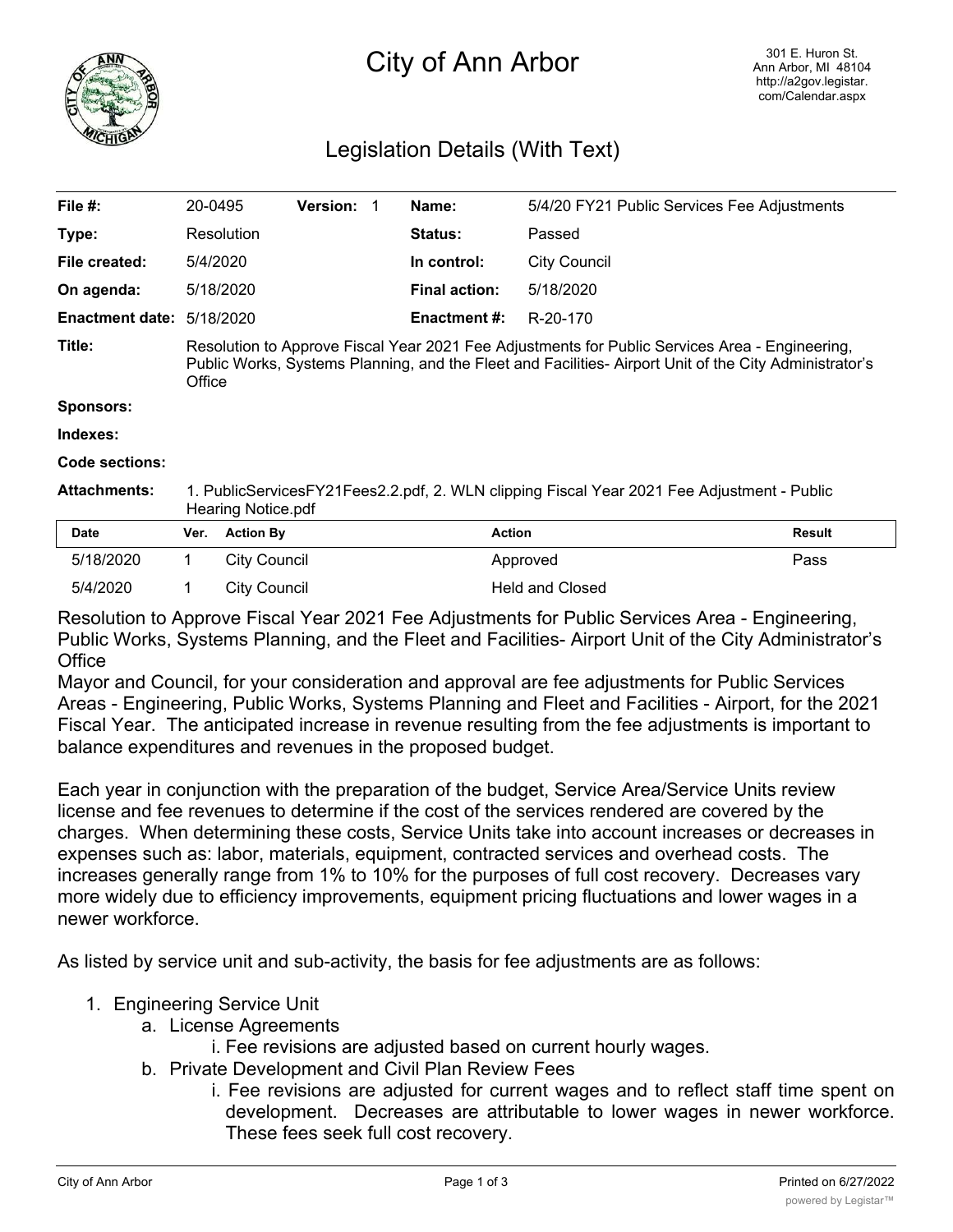- c. Private Development Construction Engineering, As-Building Inspection Fees
	- i. Fee revisions are adjusted for current wages and to reflect staff time spent on development. Decreases are attributable to lower wages in newer workforce. These fees seek full cost recovery.
- d. Right-of-Way Permit and Inspection Fees
	- i. Fee revisions are adjusted for current hourly wages and accurately reflects staff time spent. Decreases are attributable to lower wage in newer workforce.
	- ii. New Small Wireless Facilities Fees have been established (within Federal Statute) to accurately reflect time spent and capture costs associated with an increasing small cell activity.
- e. Traffic
	- i. Fee revisions are adjusted for current hourly wages, overhead, and equipment costs
	- ii.Sign & Signals
		- 1. Fee revisions are adjusted for current hourly wages, overhead, and equipment costs.
		- 2. Temporary Permissions to Reserve Parking Lane fees were adjusted to more accurately reflect staff time spent.
- f. Annual Visitor Parking Permit, Annual Residential Parking Permit and Replacement Permits.
	- i. Fees were adjusted using the annual inflation rate. The Annual Visitor Parking Permit and the Replacement permit were adjusted based on the same criteria as the Residential Parking Permit which were last changed 11 years ago.
- 2. Public Works Service Unit
	- a. Customer Service- Meter operations and maintenance
		- i. Fee revisions are adjusted for current hourly wages and overhead to more accurately reflect staff time. Fees also reflect changing material costs (both increases and decreases).
		- ii. Increases are associated with full cost recovery for services rendered and will gradually increase until achieved.
	- b. Forestry
		- i. Increases are associated with full cost recovery for services rendered and will gradually be increased until achieved.
		- ii.Decreases are due to equipment usage/pricing fluctuations.
		- iii. New Development Street Tree Maintenance fee added to cover the maintenance costs of newly planted trees.
	- c. Solid Waste
		- i. Increases are associated with full cost recovery for services rendered and will gradually be increased until achieved.
		- ii. Commercial franchise fee changes are associated with a reduction in transportation costs due to decreased trash tonnage collections.
	- d. Utilities
		- i. Water, Storm and Sewage
			- 1. Increases are associated with full cost recovery for services rendered and will gradually be increased until achieved.
- 3. Systems Planning Service Unit